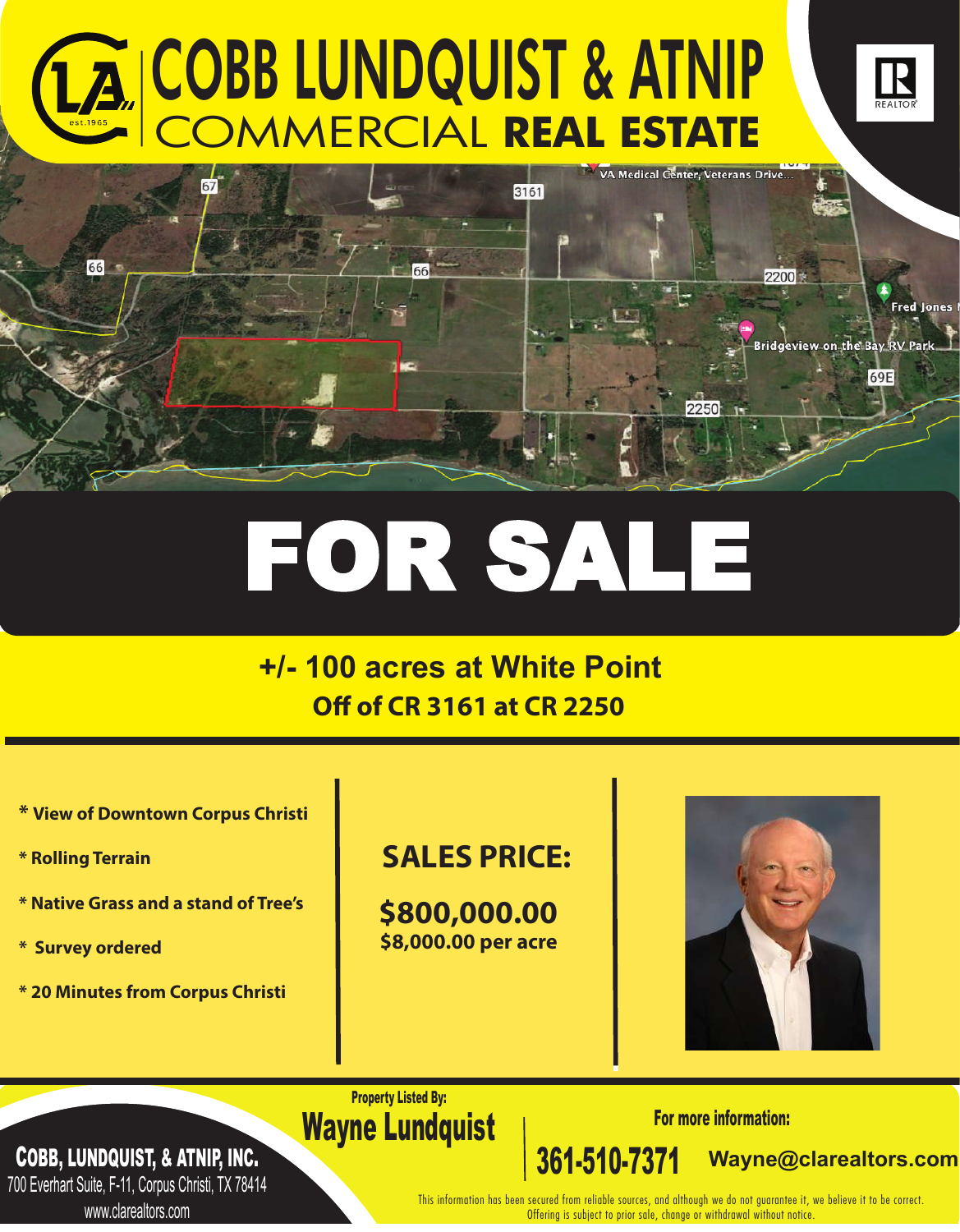

# **Existing Survey of Approx. 100 acres**



Property Listed By:

Wayne Lundquist

## **COBB, LUNDQUIST, & ATNIP, INC.**

700 Everhart Suite, F-11, Corpus Christi, TX 78414 www.clarealtors.com

This information has been secured from reliable sources, and although we do not guarantee it, we believe it to be correct. Offering is subject to prior sale, change or withdrawal without notice.

For more information:

361-510-7371 Wayne@clarealtors.com